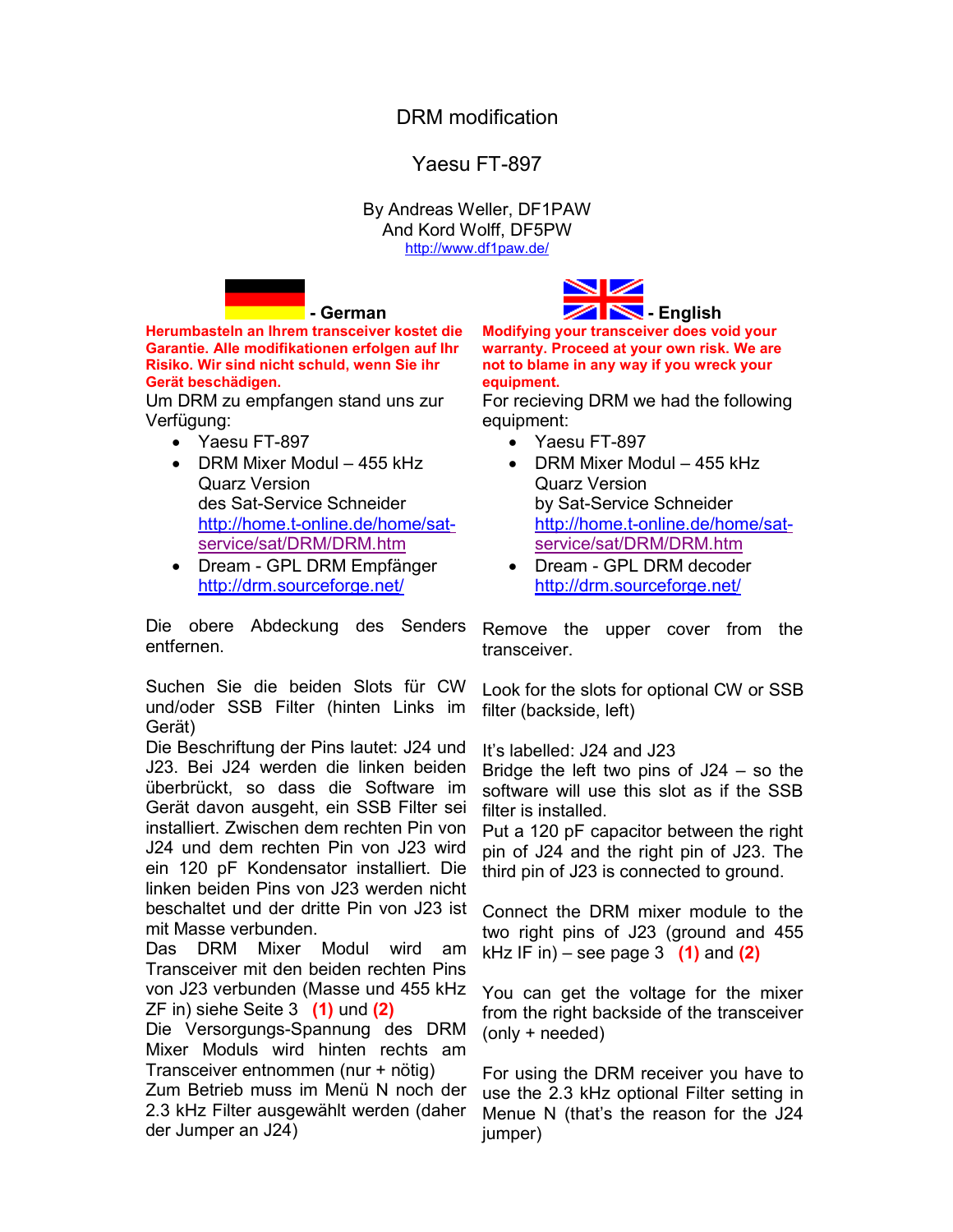

**Der geöffnete Sender - opened transceiver:** 

**J24 und J23 – Filter slots** 

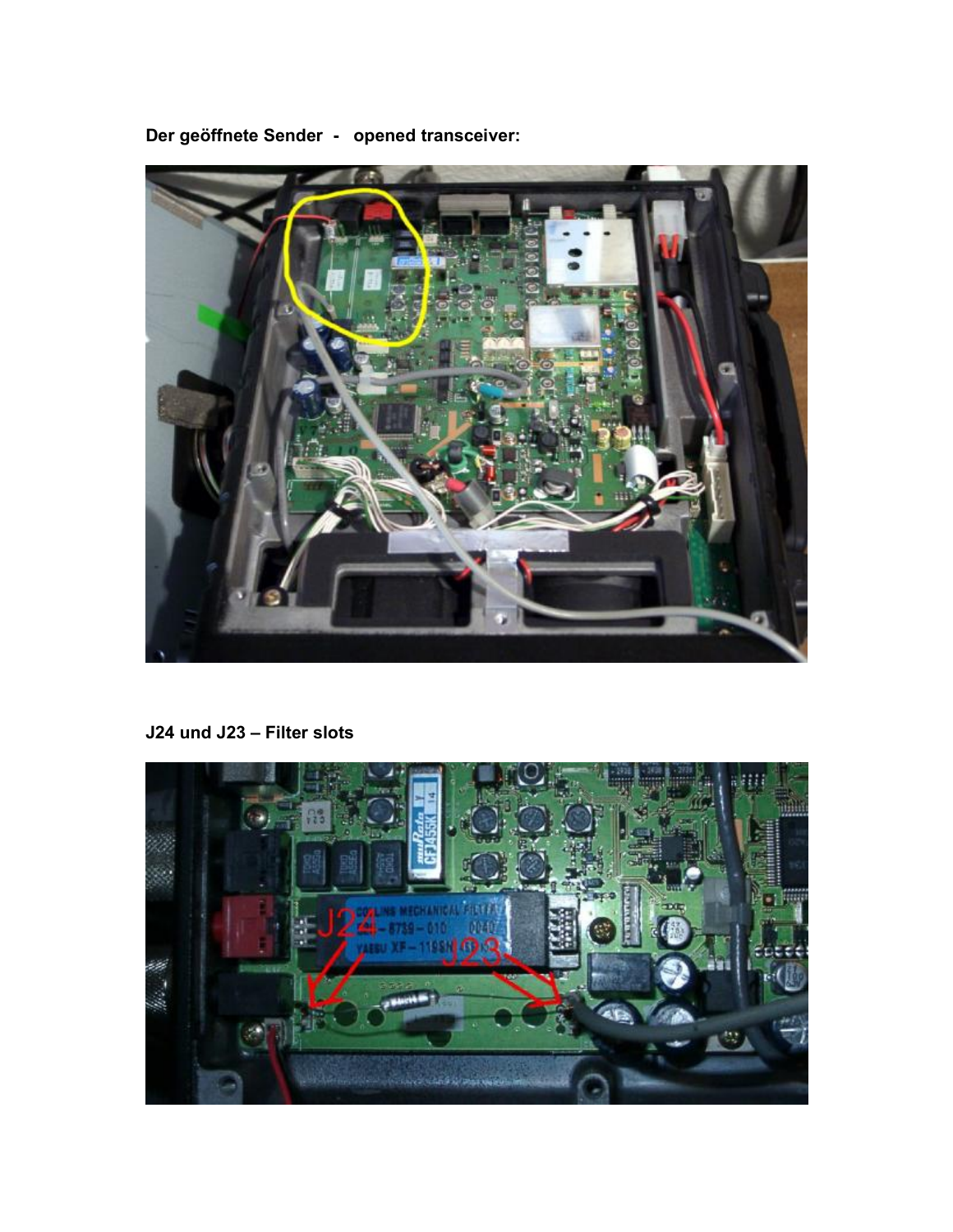

## FIL-1 schematic: